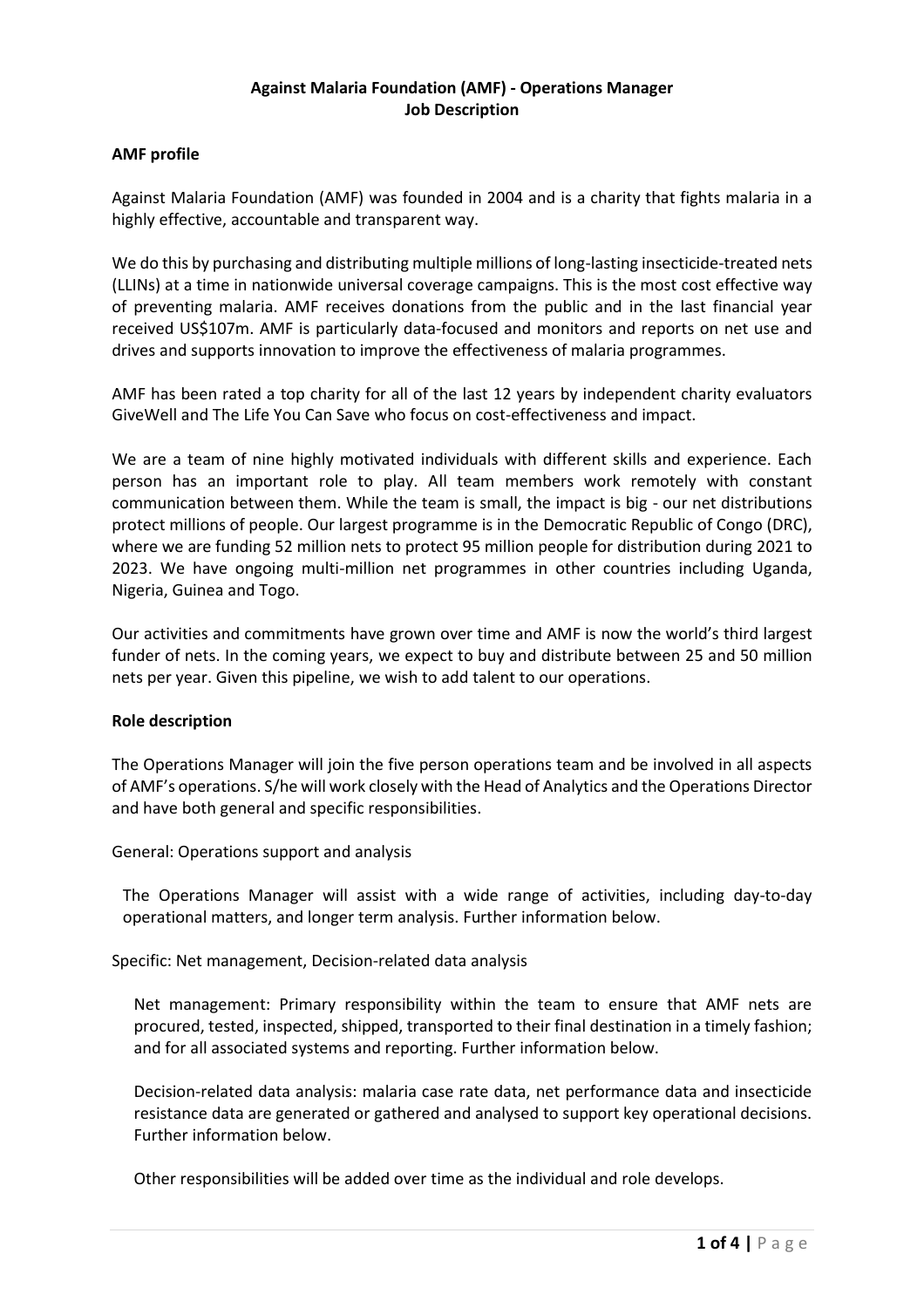# Further information

#### *General: Operations support and analysis*

Work as part of the operations team to

- Provide support during the tendering process for monitoring activities including: preparing documents, reviewing budgets submitted and preparing final documents and agreements for signature
- Keep operations systems updated to ensure that activities are taking place on time
- Manage partner payments through AMF's payment approval system
- Build and managing relationships with partners in Europe, Africa and Asia

Work closely with the Head of Analytics to:

- Perform ad-hoc analyses including: reviewing population data from different sources to assess net need; modelling the environmental impacts of a net and how any significant impacts can be reduced
- Create spreadsheets with locations, net need and other key information to enable future net distributions to be added to AMF's systems
- Plan and decide on priorities for decision-related data analysis work

#### *Specific: Net management; Decision-related data analysis*

#### *1) Net management*

1. Procurement of nets

When purchasing nets, AMF selects one or more net suppliers from a series of qualified manufacturers. The Operations Manager will play a key role in procurement.

- Tender for nets amongst approved suppliers
- Work with the Operations team to help select which type of net is required for each net distribution, for example assessing regional insecticide resistance data
- Place orders for nets and ensure production timelines are met
- Implement anti-theft measures on all AMF nets
- 2. Inspection and international shipping of nets

AMF works with co-funding partners that fund the inspection, international shipping and customs clearance of nets.

- Liaise closely with manufacturers, logistics agents and in-country partners to ensure good coordination
- Ensure inspection is carried out with randomized net bale selection
- Receive and assess inspection results of AMF nets
- Provide key input to work with logistics agents to develop a shipping plan for each distribution. This will include managing key inputs such as production timelines, planned distribution dates, estimated travel times etc.
- Track net shipments and communicate arrival dates to in-country partners
- Work with partners to troubleshoot issues, such as mitigating the impact of container shortages due to Covid-19
- 3. Tracking nets in-country
	- Track nets and obtain the necessary waybills to ensure proof of arrival at final destination and in the agreed quantities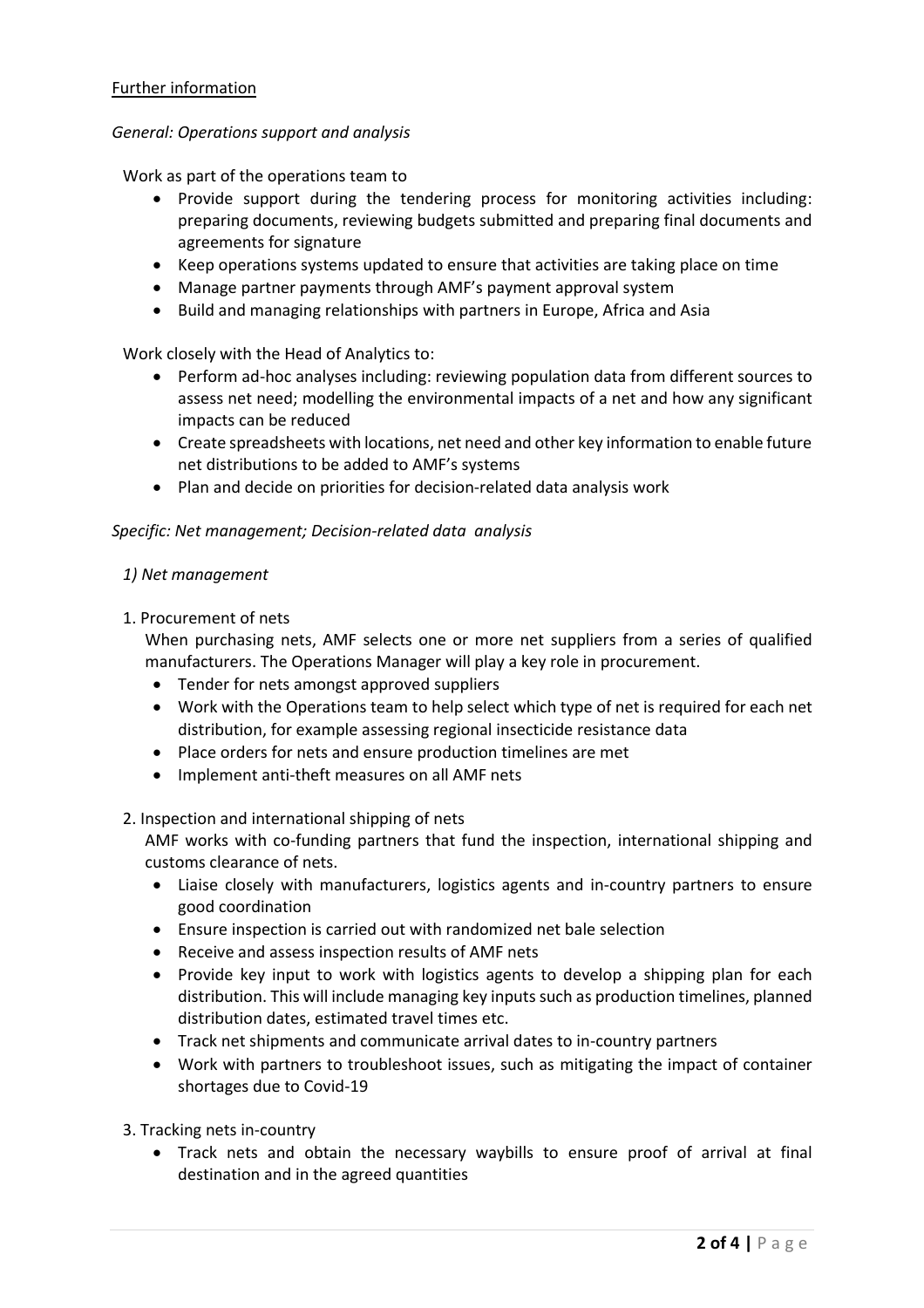- Manage the communication/resolution of any discrepancies with in-country partners
- Manage quantification and agree on future use of any leftover nets after distribution
- Ensure that AMF systems are updated so that colleagues and donors have full transparency of net location
- Work with the IT team to continue to develop AMF's net tracking system

# *2) Decision-related data analysis*

AMF places significant weight on data to drive decisions. We continue to develop our capabilities to generate or gather, and analyse: malaria case rate data, net performance data and insecticide resistance data. We have programmes in each of these areas and they will be developed significantly in the coming several years.

The Operations Manager will work closely with the Head of Analytics in the following areas. Responsibilities will be added over time as the individual and role develops.

# 1. Malaria case rate data

These data allow us to monitor impact and suggest or introduce additional actions that enhance malaria control.

- Analyse the impact of malaria incidence across AMF distributions by analysing large datasets, including using information/assumptions to remove unreliable data
- Cross reference malaria incidence data with distribution coverage and post -distribution monitoring coverage
- Assess the impact of net distributions occurring every 30 months

# 2. Net performance data

These data allow the performance of different types of nets, with different active ingredients to be monitored over the first three years of their life.

- Continue to develop a net testing programme that includes sampling nets from the field and sending them to labs for analysis
- Analyse the data to understand if nets are performing as expected and, if not, assess the likely reasons for this
- Use data and conclusions in discussions with suppliers and other partners to influence decision making and help drive improvements

# 3. Insecticide resistance data

These data are crucial in driving net type decisions for specific countries or regions.

- Assess gaps in the current system of insecticide resistance data collection in the countries that AMF supports
- Develop a plan to strengthen these data collection programmes, making use of incountry capacity
- Manage insecticide resistance data collection, both from the field and lab tests
- Feed information and conclusions into decision making during net selection